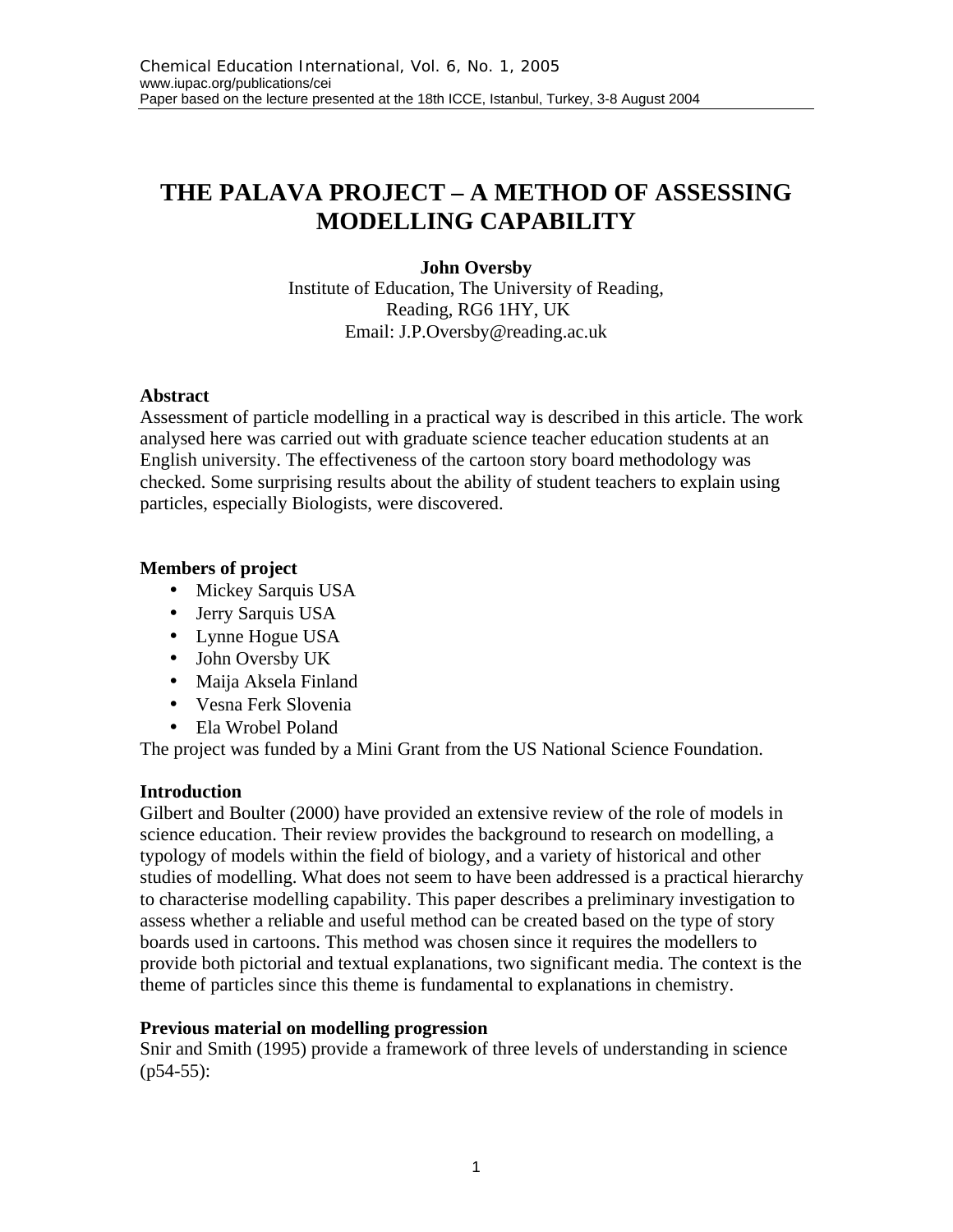#### **Level 1**

Models are thought of as either toys or as simple copies of reality.

## **Level 2**

The student now realizes there is a specific, explicit purpose that mediates the way the model is constructed.

#### **Level 3**

Modellers actively now constructed in the service of the development and testing of ideas, rather than serving as a copy of reality itself, and test the models against reality.

In this hierarchy of models, the relation to the purpose is mentioned but not elaborated. It is this function of modelling that is the least well developed aspect of models in chemistry.

## **Research questions**

- 1. Can storyboards be used to assess particle-modelling capability in the classroom?
- 2. What explanations do student teachers use for simple particle processes?

This paper describes one part of the project that concerned a group of post-graduate science student teachers in a university in England.

## *The sample*

- One year post-graduate pre-service science student teachers
- Age range 21-52
- 22 Biologists
- 6 Chemists
- 7 Physicists

## *Some of the experiments*

• Boyle (two parts)

# *Boyle experiments*

Boyle noticed the springiness of air was similar to the springiness of metals. We relate pressure to large numbers of collisions on walls and other objects.

Experiment 1: Trap half a syringe of air and block the end. Push in the plunger and let go. Experiment 2: Trap half a syringe of air and block the end. Pull out the plunger and let go.

## *Story boarding*

One story board has a set of three frames - phenomenon; visualisation; script to link visualisation and phenomenon. A sequence of story boards is used for dynamic processes. Story boards can promote explicit links between visualisation and phenomenon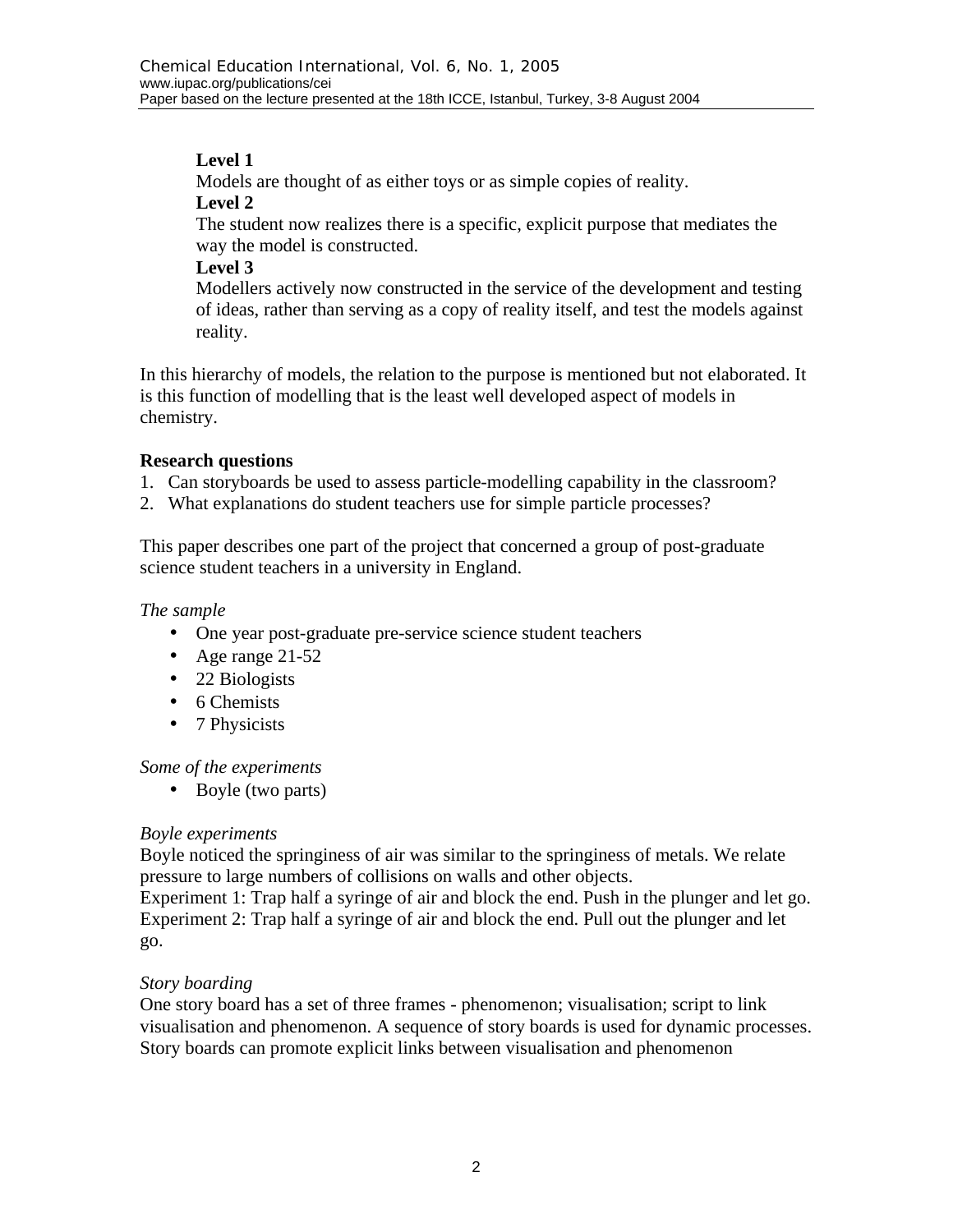| <b>Phenomenon</b> | Diagram (cartoon)                                   | <b>Script</b>                                                                                                                                                                                                                                                                                                                                                                                                                                                                                                                                                                     |
|-------------------|-----------------------------------------------------|-----------------------------------------------------------------------------------------------------------------------------------------------------------------------------------------------------------------------------------------------------------------------------------------------------------------------------------------------------------------------------------------------------------------------------------------------------------------------------------------------------------------------------------------------------------------------------------|
| svringe<br>air    | $\circ$<br>$\circ$<br>$_{\circ}$ $\circ$<br>$\circ$ | The syringe has air particles inside and<br>outside the syringe. As the syringe is<br>pulled out, the pressure inside is<br>decreased. The differential pressure<br>inside and outside the syringe means that<br>the syringe is pushed back in, until the<br>pressures equalise when the syringe<br>stops. At a sub-microscopic level, when<br>the syringe is pulled out, there will be<br>fewer air particle collisions pushing on<br>the inside of the syringe compared with<br>the outside. The resultant force will push<br>the plunger in until the forces balance<br>again. |

# **Analysis of explanations**

*Boyle experiments*

- Almost all the diagrams showed sub-microscopic particles three exceptions were Biologists who drew macroscopic representations only.
- The diagrams had particles inside and outside the syringe  $(B: 7/22 \text{ C}: 3/6 \text{ P}: 7/7)$
- The great majority of diagrams showed particle conservation this was not required
- Most text gave explanations at macroscopic levels as the major explanation (B: 18/22 C: 5/6 P: 2/7)
- Most text did not extend the diagram explanations  $(B: 17/22 \text{ C}: 5/6 \text{ P}: 5/7)$
- The highest explanation involving differential collisions at sub-microscopic level was relatively rare (B: 3/22 C: 1/6 P: 5/7)

## *Balloon*

- Almost all diagrams show particles two exceptions were Biologists
- Diagrams particles inside and outside (B: 19/22 C: 5/6 P: 7/7)
- Great majority of diagrams showed particle conservation this was not required
- Diagrams variation in showing movement of particles
- Minority of text gave explanations at macroscopic levels as major explanation (B: 12/22 C: 5/6 P: 2/7)
- Most text did not extend the diagram explanations  $(B: 17/22 \text{ C}: 3/6 \text{ P}: 6/7)$
- The highest explanation involving differential collisions at sub-microscopic level was relatively rare (B: 3/22 C: 2/6 P: 4/7)

## *Marshmallow*

- Almost all diagrams show particles two exceptions Biologist & Physicist
- Diagrams particles inside and outside (B: 18/22 C: 4/6 P: 6/7)
- Great majority of diagrams showed particle conservation
- Diagrams variation in showing movement of particles